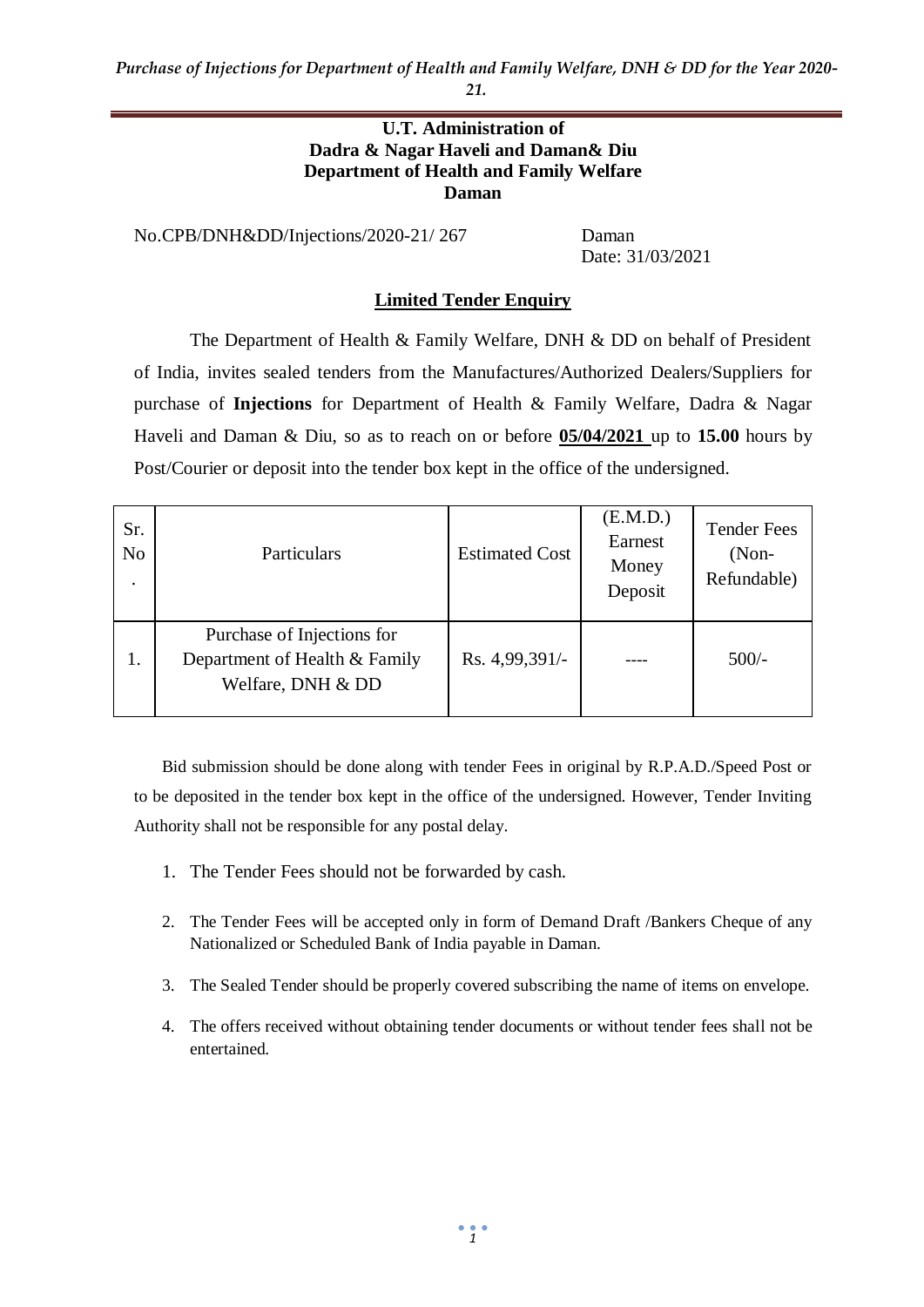The tender inviting authority reserves the right to accept or reject any or all the tender to be received without assigning any reasons thereof.

#### *Sd/-*

In-charge, Central Procurement Branch E-mail Id: [cpbdnhdd@gmail.com](mailto:cpbdnhdd@gmail.com) Room No. 7, 1<sup>st</sup> Floor, Secretariat, Dadra & Nagar Haveli, Silvassa

#### **Copy to:-**

- 1) The I.T. Department, Silvassa with a request to publish in Website.
- 2) The Accounts Section, CPB (Silvassa) for information.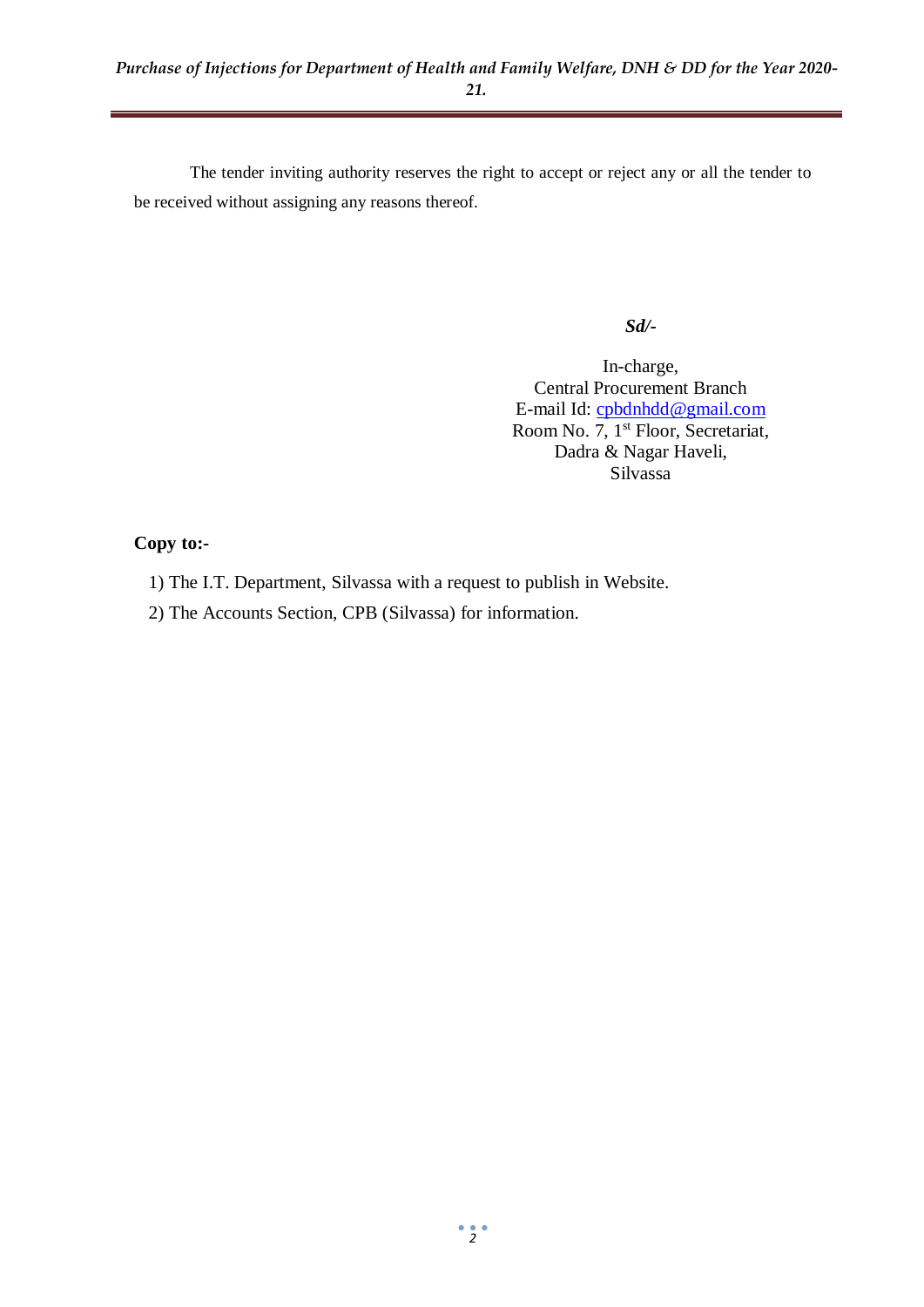#### **U.T. ADMINISTRATION OF DADRA & NAGAR HAVELI AND DAMAN& DIU DEPARTMENT OF HEALTH AND FAMILY WELFARE**

Terms and Conditions for the **"Purchase of Injections for Department of Health and Family Welfare, DNH& DD."**

#### **Instructions to Bidders :**

- 1) All documents attached should be legible/readable.
- 2) The Bidder has to give compliance for each quoted product and any false/misleading statement in compliance found any time during the procurement process, the bid shall be outrightly rejected.
- 3) For all queries regarding tender specifications and any other clauses included in the tender document should be addressed to personnel in tendering office address provided below:

**Central Procurement Branch, 1st Floor, Room No. 106, Community Health Centre, Moti Daman - 396230. Tel : 0260 – 2230240.**

#### **Tender Fees (Non Refundable) Rs.500/- :**

- a. The Tender Fees should not be forwarded by cash.
	- b. The Tender Fees (Non refundable) will be accepted only in form of Demand Draft /Bankers Cheque in favor of **Director, Medical & Health Services, DNH & DD**  from any Nationalized or Scheduled Bank of India payable in Silvassa.
	- c. All tenders must be accompanied by Tender fees as specified in schedule otherwise tender will be rejected.

#### **Security Deposit: (SD)**

- a. The successful tendered will have to pay within 10 days from the date of demand, an amount equal to 3% of the total value of articles, which may be ordered, as the amount of security deposit.
- b. Non receipt of Security Deposit within stipulated time will result in automatic cancellation of the order for supply without any intimation.
- c. However in case if any articles are received for which the Security Deposit may not have been deposited, the full Security Deposit as may be due from the contractor will be recovered from the bill(s) for such articles.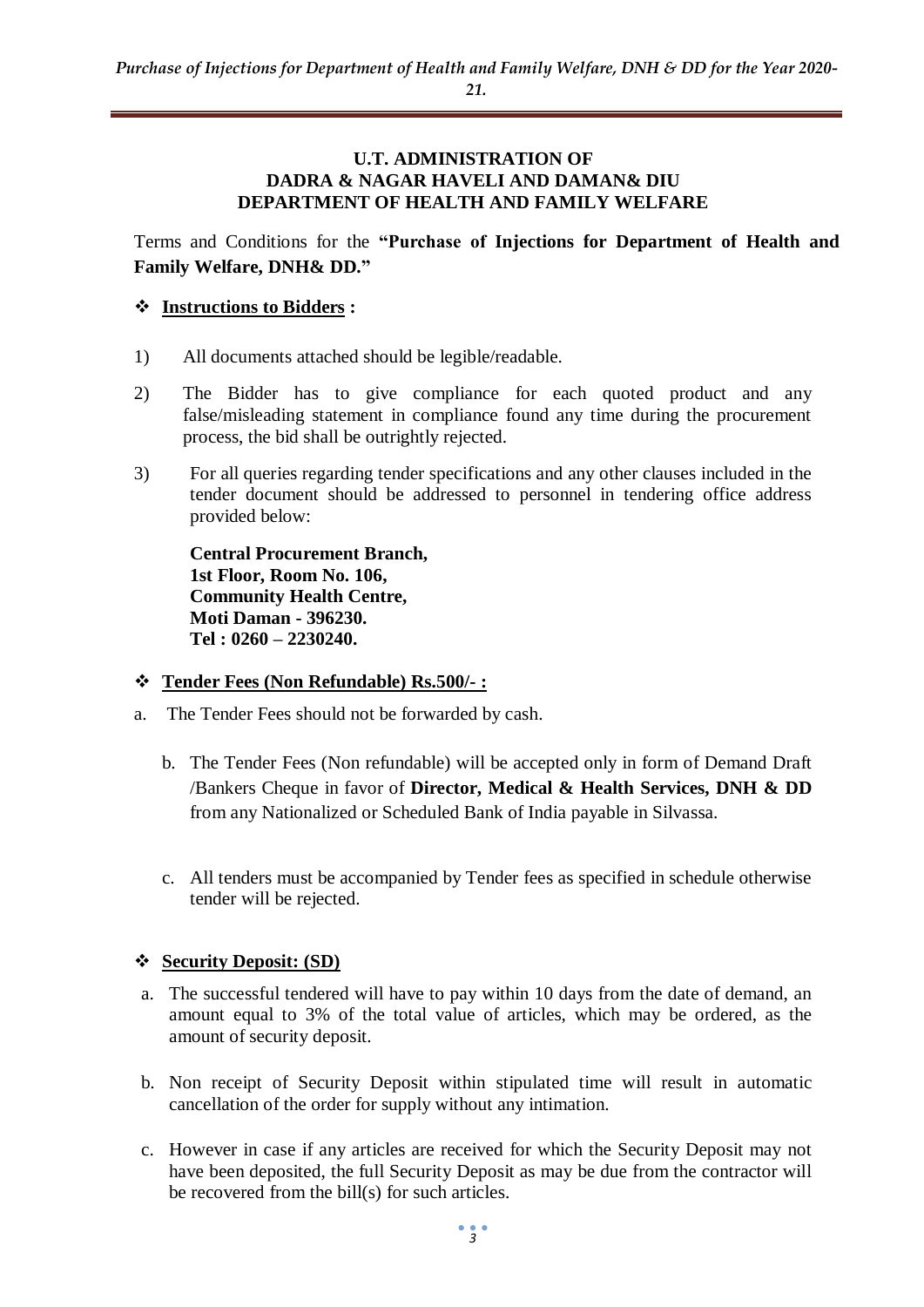- d. The Security Deposit(s) paid by the tender(s) earlier against any tender(s) or supply order(s) is not adjustable with Security Deposit required by these conditions.
- e. In case of failure to replace the accepted and rejected articles from the supplies made, as mentioned in the conditions the loss undergone by the Government will be recovered from the contractor Security Deposit or payment due of any bill(s) to the extent required.
- f. The tender inviting officer will consider extension of time for remitting the Security Deposit as demanded. However, in case of denial to consider such extension the contractor is bound to abide by the limit given and liable to make good for the loss made to the Government on account of his failure to abide by the time limit.
	- $\triangleright$  Security Deposit shall be liable to be forfeited in following circumstances:
		- i. Tender is rejected due to failure of supply the requisite documents in proper format or giving any misleading statement or submission of false affidavit or fabricated documents.
		- ii. Tenderer fails to replace the goods declared to be not of standard quality or not conforming to acceptable standards or found to be decayed/spoilt.
	- $\triangleright$  Only on satisfactory completion of the supply order for and on payment of all bills of the contractor, as to be admitted for payment, the amount of Security Deposit will be refunded after expiry of guarantee/warranty period, if any, or any such date/period as may be mutually agreed upon.
	- $\triangleright$  In case of failure to supply the store, materials etc. ordered for, as per conditions and within the stipulated time, the articles will be obtained from the tenderer who offered next higher rates or from any other sources, as may be decided by the tender inviting Officer and the loss to the Government on account of such purchases(s) shall be recovered from the former contractor by Security Deposit or bills payable. The contractor shall have no right to dispute with such procedure.

## **Conditions of Contract :**

## **1. ACCEPTANCE OF TENDER:**

- a. The tender is liable for rejection due to any of the reasons mentioned below:
	- i. Non-submission of tender within stipulated time.
	- ii. Tender is unsigned or not initialed on each page or with unauthenticated corrections.
	- iii. Non-payment of Tender Fees.
	- iv. Non-Submission of required documents as mentioned in schedule
	- v. Conditional/ Vague offers.
	- vi. Unsatisfactory past performance of the tendered.
	- vii. Items with major changes/deviations in specifications/standard/grade/packing/ quality offered.
	- viii. Submission of misleading/contradictory/false statement or information and fabricated/ invalid documents.
	- ix. Tenders not filled up properly.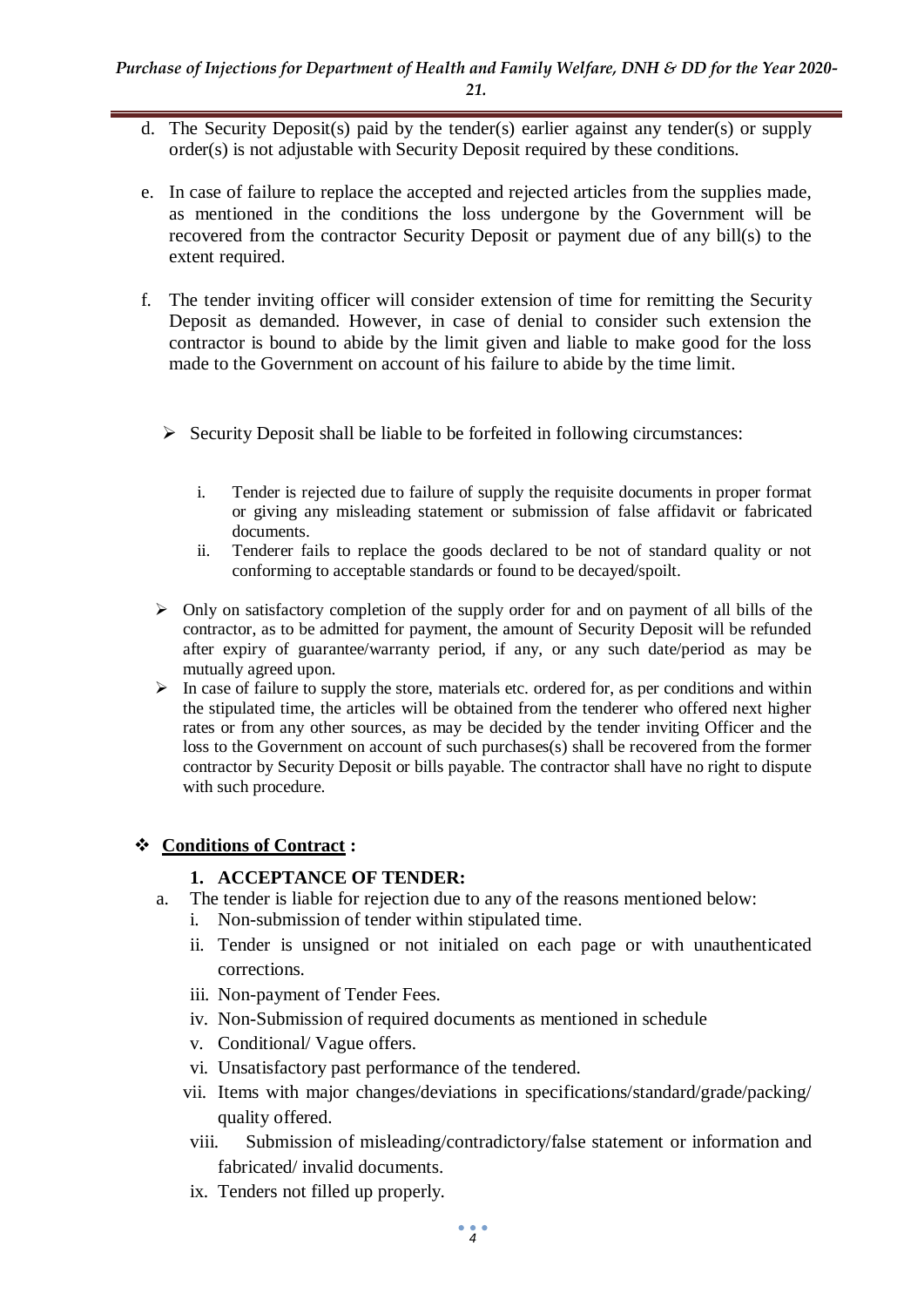- x. The documents attached by the bidder if found not readable will not be considered for bid evaluation.
- b. Any discount which the bidder wants to give has to be considered and total final bid amount has to be mentioned clearly in the price bid form.
- c. Discount offered after price bid opening will not be considered.
- d. The Central Procurement Branch may seek any clarifications/explanation/ documentary evidence related to offer at any stage from tenderers if required.
- e. The rate quoted should be inclusive of all taxes and no extra charges will be paid and should be valid up to One Year from the date of tenderization.
- f. Orders once placed should be delivered within the given time period and item should be door delivered up to  $3<sup>rd</sup>$  floor including labour.
- g. All/Taxes/Duties/Royalties Charges payable on the sales/transport etc. within and/or outside the state shall be payable by the supplier.
- h. The decision of the Tender Inviting Officer for acceptance/rejection of any articles supplied including the decision for equivalent specifications, standard and quality etc. of articles shall be final.
- i. The right to accept or reject without assigning any reasons or all tenders in part or whole is reserved with the Tender Inviting Officer and his decision(s) on all matters relating to acceptance or rejection of the tenders as a whole or in part will be final and binding to all.
- j. No separate agreement will be required to be signed by the successful tender(s) for the purpose of this contract for supply. Rates tendered/offered in response to the concerned Tender Notice shall be considered as acceptance of all above terms and conditions for supply for all legal purpose.
- k. The rate(s) quoted should be strictly for free delivery (including labour and transportation) at FOR Government Hospital, Daman for any facility in the U.T of DNH & DD and will be valid and operative for supply orders issued within one year from the date of invitation of tenders. The department shall not take any responsibility of on loading the goods; the successful bidder has to make arrangement for loading at site.
- l. The tendered quantity is tentative and the actual purchase can be **as per the requirement** for all items and the tenderer is bound to supply such requirement without any demur.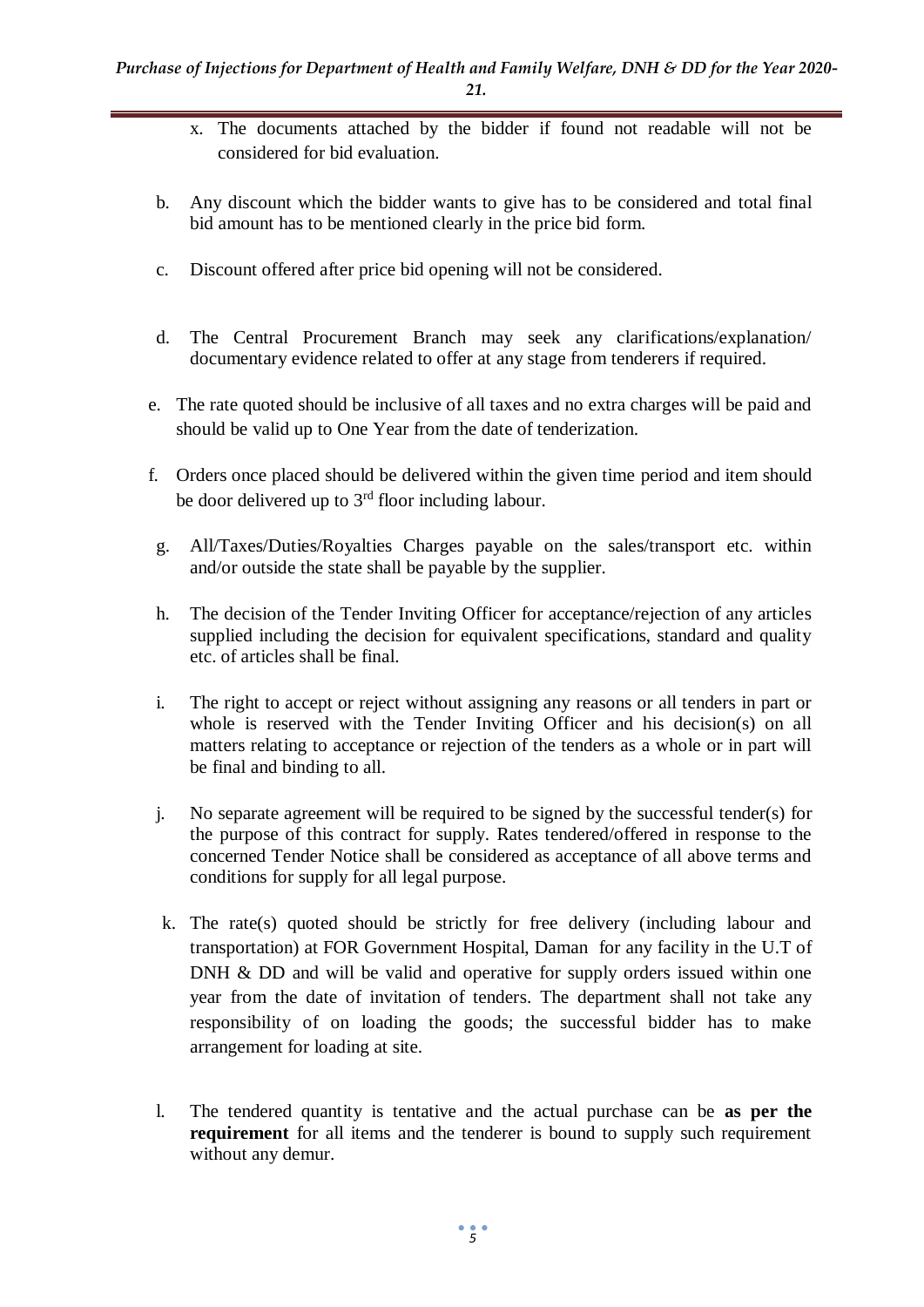#### *Purchase of Injections for Department of Health and Family Welfare, DNH & DD for the Year 2020- 21.*

m. Bidder / its sister concerns / companies where its Promoters / Directors either directly or indirectly are involved, should not have ever been blacklisted in tender / supplies by any state/Central Govt. In case of bidder / principal is involved / penalized under any investigation of CVC or any State/Central Govt. Commission in relation to the similar work project issue; the bid will be out rightly rejected.

### **2. TERMS OF SUPPLY :**

- a. In event of breakage or loss of stores during transit against requisition order the said quantity has to be replaced by the tenderer. The department will not pay separately for transit insurance and supplier will be responsible for stores.
- b. Railway Receipt or other transport document should be drawn in the favor of Officer Inviting tender.
- c. Items should be door delivered up to  $3<sup>rd</sup>$  floor including labour no extra charge will be paid by the department.
- d. Railway Receipt or other transport document should not be sent by VPP or through any Bank as this being a Government Office it is not possible to clear cash demands of Post Office/Bank for delivery of RR or other transport documents unless we have agreed to it as special arrangement.
- e. Extension of time limit for supplies shall be considered by the Tender Inviting Officer. The extension so granted may be with levy of compensation for delay in execution of supply (as mentioned in Liquidated Damages) the cost of supplies ordered for at the discretion of the authority competent to grant extension of time limit provided such request is made well in time, depending upon the circumstances and such decision in the matter will be final.
- f. The supplies, materials etc. of inferior quality standard or of different specifications, brand, manufacturer etc other than that ordered specified and/or incomplete or broken articles will not be accepted. The supplier has to replace the same at his own cost and risk. Intimation of non-acceptance of any materials etc will be sent to the supplier within 10 days from the date of receipt of the stores and the same will be returned to the supplier at his own cost and risk, if he so desires and intimates accordingly within 15 days from the date of dispatch of intimation of the non-acceptance. However, if no communication is received within 15 days from the date of communication the tender Inviting Officer will not be responsible for any damages, loss etc. of such rejected articles.
- g. Demurrage charges paid by the Tender Inviting Officer on account of delayed receipt of dispatch documents intimation will be recovered from the bills payable to the supplier.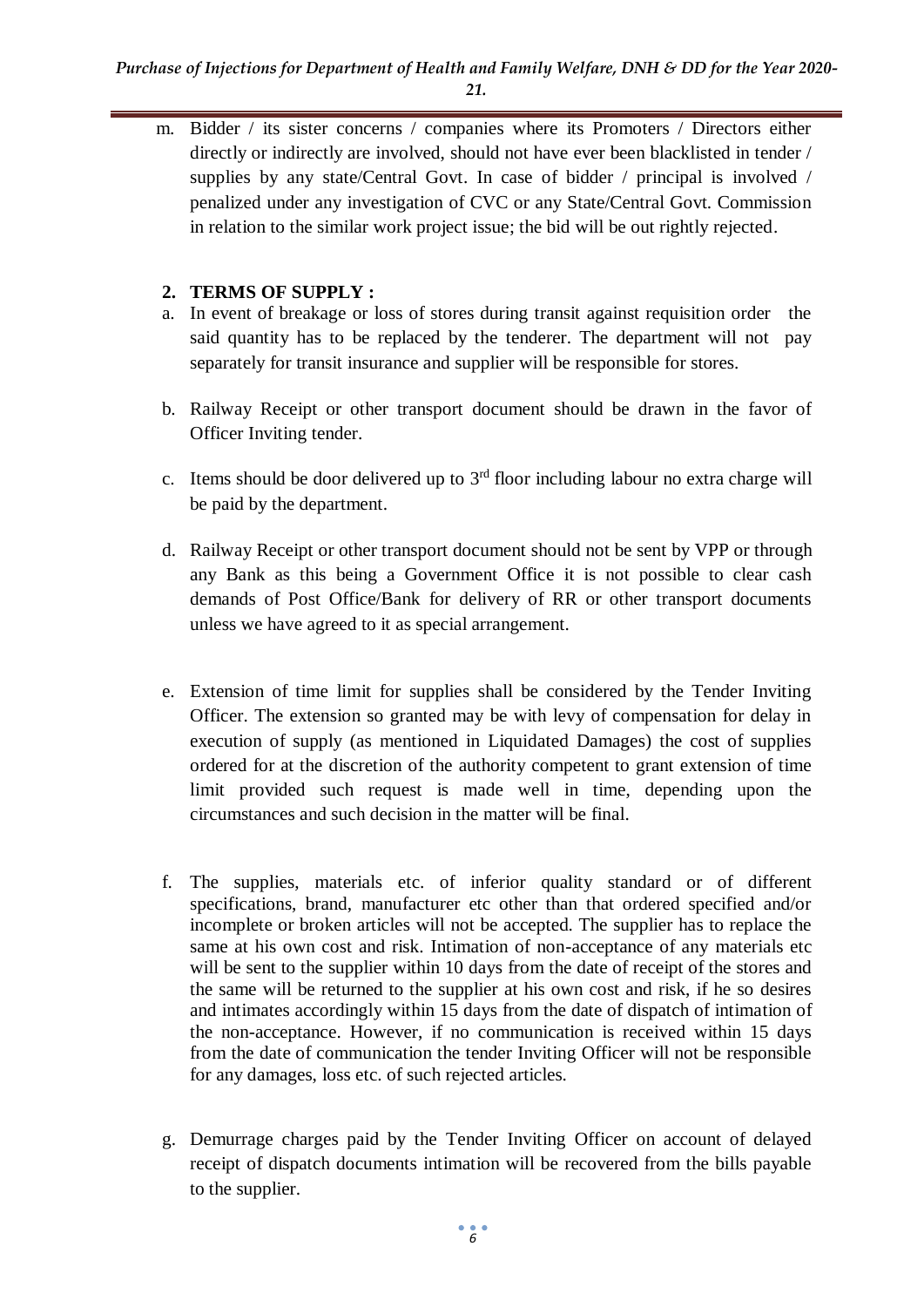- h. If at any time after the order for supply of materials the Tender Inviting Officer shall for any reason whatsoever not require the whole or part of the quantity thereof as specified in the order the Tender Inviting Officer shall give notice in writing of the fact to the supplier(s) who shall have to claim to any payment of compensation what so ever on account of any profit or advantage which the supplier(s) might have derived from the supply of articles in full, but which did not derive in consequence of the full quantity of articles not having been purchased, nor shall have any claim for compensation by reasons of any alterations having been made in the original instructions which shall invoice any curtailment of the supply originally contemplated.
- i. The items as mentioned in the list are the approximate estimates invited and actual purchase may be more. Accordingly, the successful tenderer has no right for any loss/damages with reference to approximate requirement shown in tender and actual requirement.
- j. Inspection will be carried out in the premises of Government Hospital, Daman. If goods to be inspected in factory premises all expenditure to be borne by the Tenderer.

## **3. Bid Evaluation Methodology :**

- A. **Preliminary Evaluation**: Tender Fee Submission.
- B. **Technical Evaluation:** 
	- Scrutiny of technical specifications and other relevant documents as asked by the department with the quoted specification.
	- Scrutiny of Compliance Statement given by the bidder.
	- Sample verification (If required). *(If Sample is asked by the Department, it won't be refundable)*
- C. **Financial Evaluation**: Lowest quoted offered by Technically Qualified Bidders

# **4. PAYMENT TERMS :**

- a. 100% of the invoice amount will be paid only after completion of work successfully and submission of Security deposit i.e.3% of the tender value.
- b. Price escalation clause will not be entertained under any circumstances.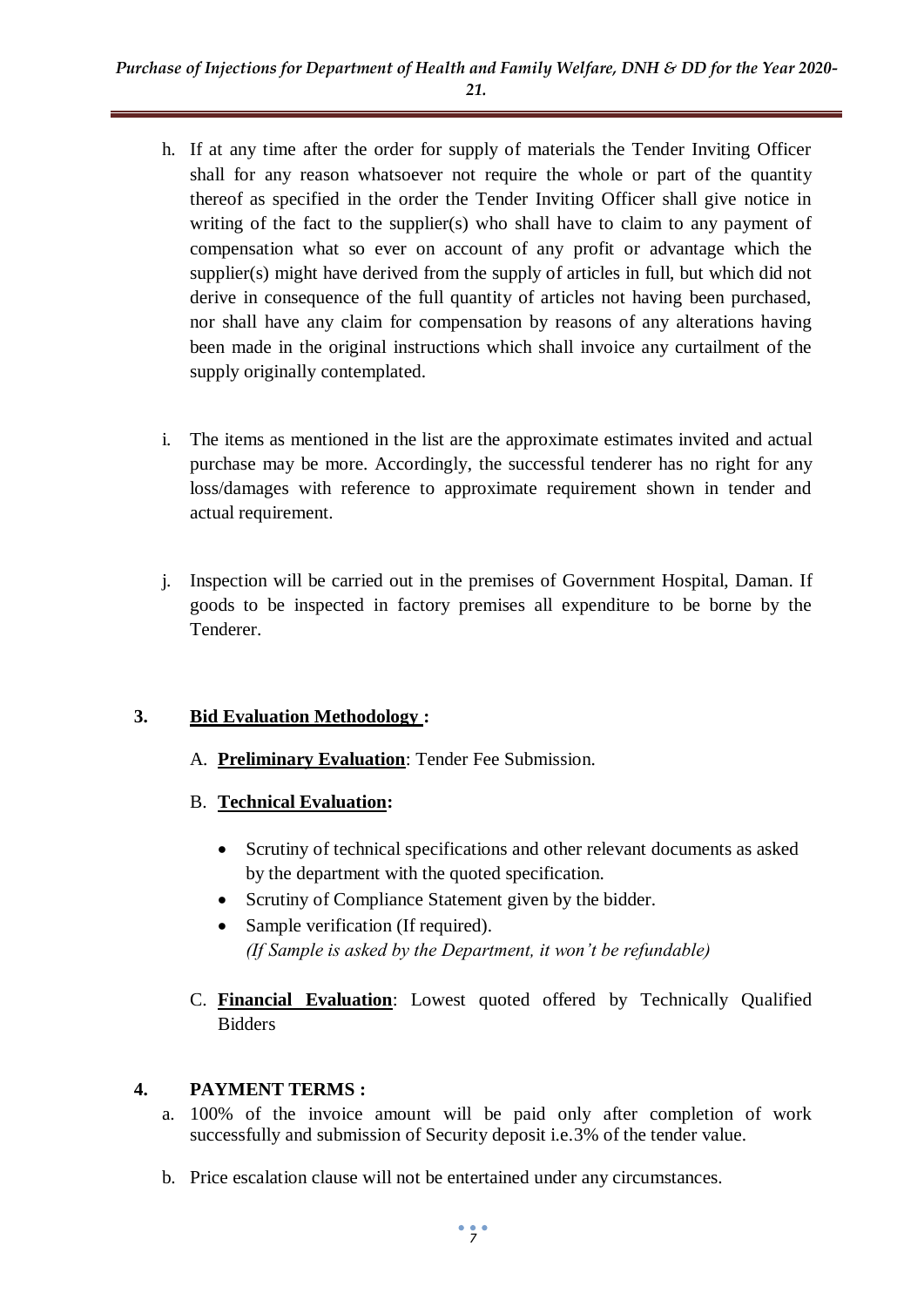- c. All bills should be in **TRIPLICATE** and should invariably mention the number and date of work order.
- d. All bills for amount above Rs.5,000/- should be pre-receipted on a Revenue Stamp of proper value. Bills for amount exceeding Rs.5,000/- not pre-receipted on Revenue Stamp of proper value will not be accepted for payment.
- e. Each bill in which GST is charged must contain the following certificates on the body of the bill: **"CERTIFIED"** that the service on which GST has been charged have not been exempted under the Central GST or the Rules made there under and the amount charged on account of GST on these services is not more than what is payable under the provisions of relevant Act or Rules made there under".
- f. No extra charge for packing, forwarding and insurance etc. will be paid on the rates quoted.
- g. The rates should be quoted only for the work specified in the list of requirements.
- h. Rates quoted for items other than the required specification/ make/ manufacture will not be considered.

Signature of Agency With Rubber Stamp

> *Sd/-* In-charge, Central Procurement Branch E-mail Id: [cpbdnhdd@gmail.com](mailto:cpbdnhdd@gmail.com)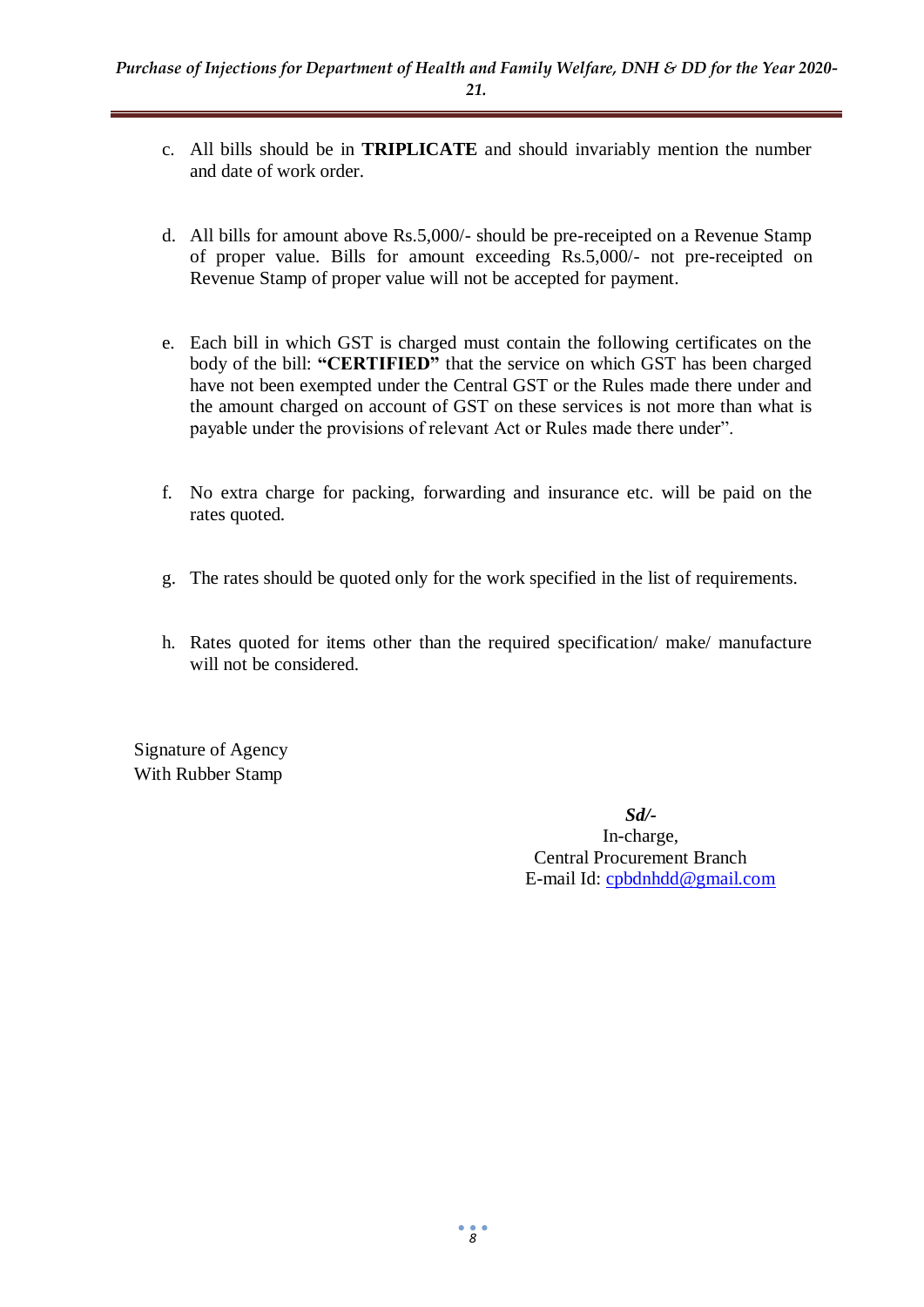## **SCHEDULE OF DOCUMENTS ATTACHED**

| Sr.<br>No. | Document/Certificate                                                                                                       | <b>Uploaded &amp;</b><br><b>Enclosed</b> |  |
|------------|----------------------------------------------------------------------------------------------------------------------------|------------------------------------------|--|
| 01.        | PAN No.                                                                                                                    | Yes / No                                 |  |
| 02.        | <b>GST</b> Registration.                                                                                                   | Yes / No                                 |  |
| 03.        | Valid License in the field of supply.                                                                                      | Yes / No                                 |  |
| 04.        | Scan copy of Terms and Conditions of the tender documents<br>including Scope of Work duly Stamped and Signed on each page. | Yes / No                                 |  |

It is verified that all the certificates/permissions/documents are valid and current as on date and have not been withdrawn/cancelled by the issuing authority.

I/We further undertake to produce on demand the original certificate/ permission/ document for verification at any stage during the processing of the tender.

Date: Place:

Sign & Stamp of tenderer.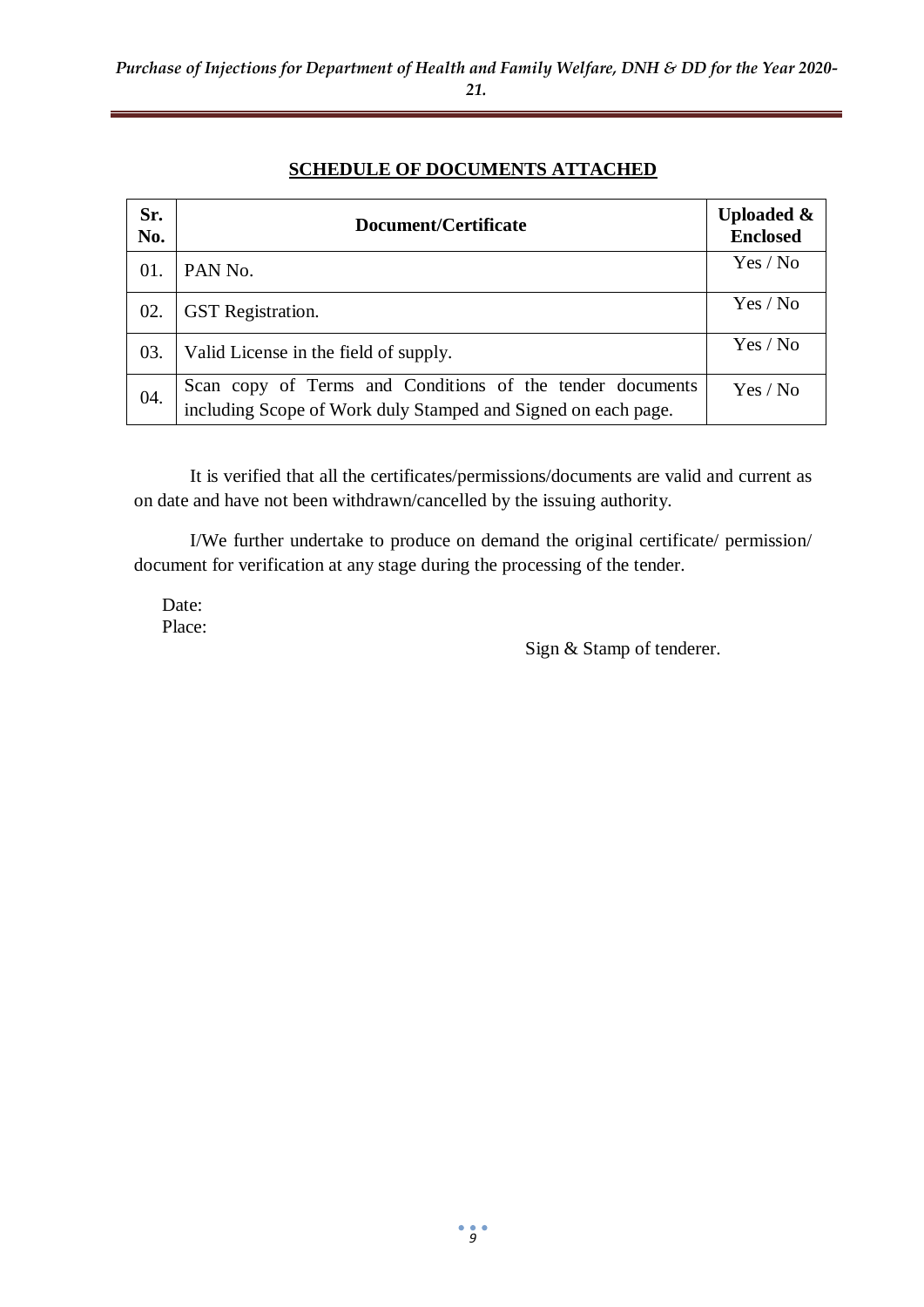**SCOPE OF WORK:**

### **Schedule of Requirements and Specifications:**

## **Purchase of Injections for Department of Health and Family Welfare, Dadra & Nagar Haveli and Daman & Diu.**

## *Please mention Offered Company for Quoted Items Only as mentioned below*

| Sr.            | <b>Particulars</b>                                                                                        | <b>Company Offered</b>                                                                                                                        | Unit                          | Rate | Qty. | <b>Total</b>  |
|----------------|-----------------------------------------------------------------------------------------------------------|-----------------------------------------------------------------------------------------------------------------------------------------------|-------------------------------|------|------|---------------|
| N <sub>0</sub> |                                                                                                           |                                                                                                                                               |                               |      |      | <b>Amount</b> |
| $\mathbf{1}$   | Inj.Butorphanol Tartrate1mg                                                                               | Neon/Troikka/Abbott or<br>"Equivalent"                                                                                                        | 1 amp                         |      | 500  |               |
| $\overline{2}$ | Inj.Caffene Citrate 20mg                                                                                  | Sun/ Cadila/ Cipla/Abbott or<br>"Equivalent"                                                                                                  | 1 amp                         |      | 100  |               |
| 3              | Inj.Clonidine 150mcg/ml                                                                                   | Neon/Troikka/Abbott/Dr<br>Reddy/ Abbott/Samarth or<br>"Equivalent"                                                                            | 1 Vial                        |      | 95   |               |
| 4              | Inj.Dextrose 25% 100ml                                                                                    | Albert David/Merck/<br>Nirlife/Eurolife/Biochem/<br>Ranbaxy/Amanta or<br>"Equivalent"                                                         | $\mathbf{1}$<br><b>Bottle</b> |      | 2000 |               |
| 5              | Inj.Diltiazam 25 mg/5 ml                                                                                  | Torrent/VHB/Samarth or<br>"Equivalent"                                                                                                        | 1 Vial                        |      | 40   |               |
| 6              | Inj.Enoxaparin 0.4 mcg                                                                                    | Dr Reddy/NeonEmcure<br>/SUN/NPIL/ Aventis/RPG/<br>Zydus Cadila/ USV/ UCB/<br>Elder/Biochem/Ranbaxy<br>/Gland/Troikka/Abbottor<br>"Equivalent" | 1 Vial                        |      | 1000 |               |
| $\overline{7}$ | Inj.Enoxaparin 0.6 mcg                                                                                    | Dr Reddy/NeonEmcure<br>/SUN/NPIL/ Aventis/RPG/<br>Zydus Cadila/ USV/ UCB/<br>Elder/Biochem/Ranbaxy<br>/Gland/Troikka/Abbottor<br>"Equivalent" | 1 Vial                        |      | 1000 |               |
| 8              | Inj.Ephedrine 30mg/ml                                                                                     | Neon/ Samarth/<br>Indoco/Troikka or<br>"Equivalent"                                                                                           | 1 amp                         |      | 30   |               |
| 9              | Inj.Hyaluronidase 1500 I.U.                                                                               | Biosena/ G.R./ Chandra<br>Bhagat/Appasamy/ Sunways<br>or "Equivalent"                                                                         | 1 Vial                        |      | 25   |               |
| 10             | Inj.Isolyte – $P(A \leq f$ Collapsible<br>I.V. Fluid bottle with two ports<br>and streil $121^{\circ}$ c) | Eurolife/Nirlife/Fresenius<br>Kabi/Amanta or<br>"Equivalent"                                                                                  | $\mathbf{1}$<br><b>Bottle</b> |      | 225  |               |
| 11             | Inj. Lignocaine Heavy 5% 2ml                                                                              | Astra Zeneca/Neon/<br>Chandra Bhagat or<br>"Equivalent"                                                                                       | 1 amp                         |      | 900  |               |
| 12             | Inj.Mephentermine 30 mg/ml<br>10ml                                                                        | Neon/Samarth/<br>Wyeth/Troikka or                                                                                                             | 1 Vial                        |      | 35   |               |